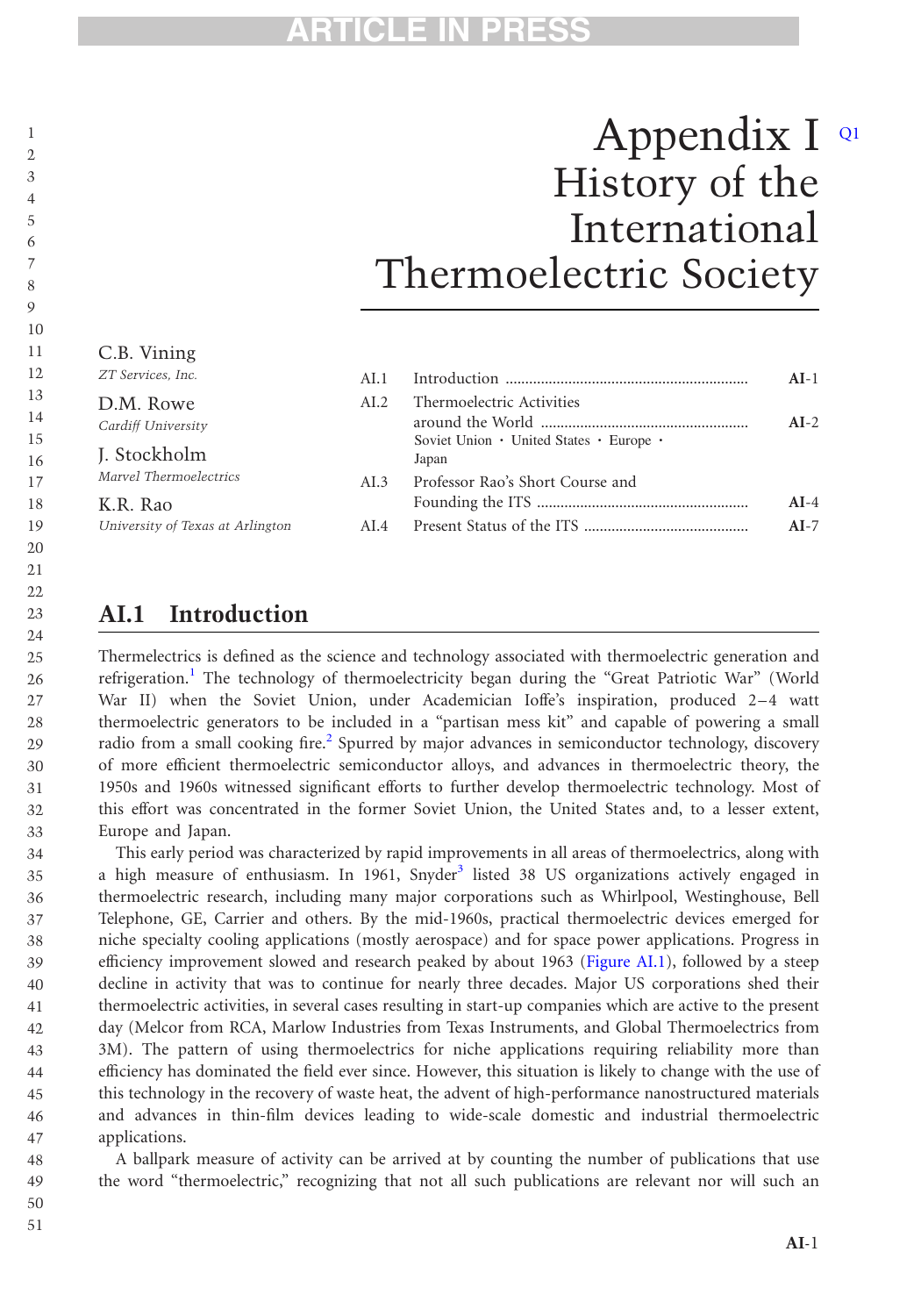AI-2 Thermoelectrics Handbook: Macro to Nano-Structured Materials

<span id="page-1-0"></span>

FIGURE AI.1 Open literature publications in the Web of Science database with the keyword "thermoelectric" as a percentage of all publications in the database for each year from 1955 to 2003.

enumeration include all relevant activity. Figure AI.1 displays open literature publications containing the keyword "thermoelectric" as a percentage of all publications in the database from 1955 to 2003. Between 1963 and 1983, publications in thermoelectrics decreased by a factor of four. During this period, thermoelectric technology was in fact successfully transitioning from the laboratory to a variety of applications. The marrying of a nuclear heat source to a thermoelectric generator provided long-life power sources for use in inaccessible and hostile environments. Notable were the radioisotope thermoelectric generators (RTGs) providing critical power for NASA missions on the moon and on Mars and for spectacularly successful outer-planetary exploration missions, such as Voyager I and II. Applications were also found in a number of maritime, terrestrial, and medical applications, the most successful being the nuclear-powered thermoelectric cardiac pacemaker battery.<sup>[4](#page-7-0)</sup> 78 79 80 81 82 83 84 85 86 87 88

Despite successful use of RTGs, basic thermoelectric science continued to decline. The nascent thermoelectric cooler industry in the US was too small to support significant R&D. The oil crises of the 1970s were just beginning to modify public R&D policy in Japan, but had little lasting effect elsewhere. And during this period, activities in the Soviet Union remained largely unknown in the West. While important technological advances were being made, scientific progress, publications, and meeting activity declined. In this inauspicious environment, two men in Texas teamed up in 1970 to organize a series of short courses and conferences which eventually spawned the International Thermoelectric Society (ITS). 89 90 91 92 93 94 95 96

97 98 99

100

75 76 77

### AI.2 Thermoelectric Activities around the World

The technical aspects of the history of thermoelectricity in the Soviet Union<sup>[5](#page-7-0)</sup> and Japan<sup>[6,7](#page-7-0)</sup> have been discussed elsewhere. Goldsmid has described his pioneering work on  $Bi_2Te_3$  in England in 1954<sup>[8](#page-7-0)</sup> and 101 102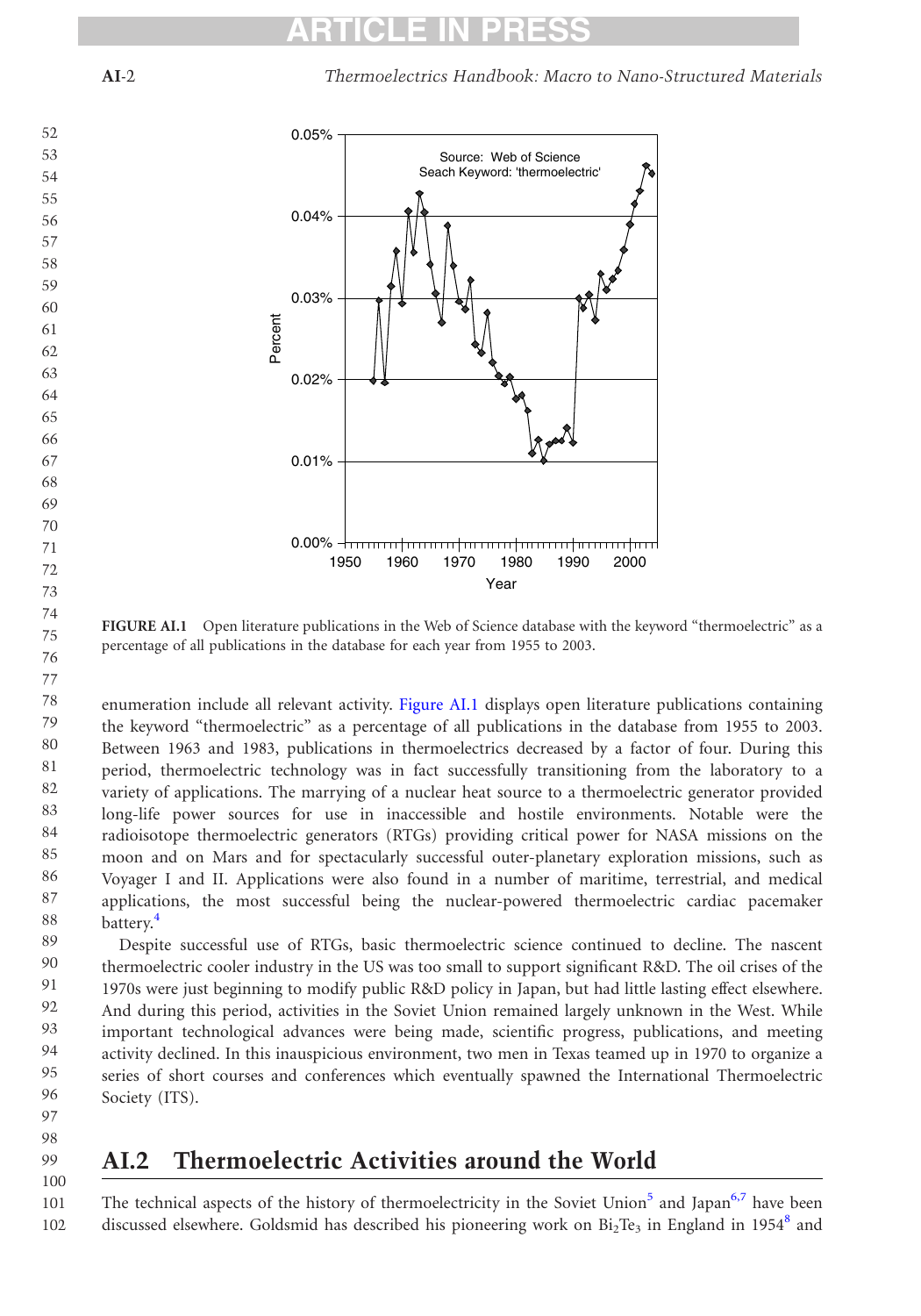### TICLE IN

thermoelectric activities in Europe have been catalogued by Rowe.<sup>[9](#page-7-0)</sup> This section will discuss regional

#### History of the International Thermoelectric Society AI-3

103 104

- 105
- 106 107

#### AI.2.1 Soviet Union

Academician A. F. Ioffe pioneered the development of thermoelectricity, including the first practical generators distributed as part of a "partisan mess kit" during World War II.[2](#page-7-0) His classic text, Semiconductor Thermoelements and Thermoelectric Cooling<sup>[10](#page-7-0)</sup> still serves as an excellent introduction. It is hardly surprising, then, that the first thermoelectric meetings were held in the Soviet Union. 108 109 110 111

thermoelectric conferences held in the Soviet Union, the United States, Europe, and Japan.

The first meeting having notable thermoelectric content appears to have been the Eighth All-Union Conference on Semiconductors, organized in St. Petersburg by Ioffe in  $1955$ ,  $11,12$  The word "thermoelectricity" was omitted from the title because practically nobody would have recognized the term, but this conference featured the world's first exhibition of working thermoelectric generators and coolers. Ioffe organized a second conference, The All-Union Conference on Thermoelectric Materials, held in 1957, also in St. Petersburg. 112 113 114 115 116 117

A collection of papers titled "Thermoelectric Properties of Semiconductors" published in Russian in 1963 and translated into English in  $1964<sup>13</sup>$  $1964<sup>13</sup>$  $1964<sup>13</sup>$  bears the subtitle "Proceedings of the First and Second Conferences on Thermoelectrics." This collection represents two conferences hosted by the Institute of Semiconductors of the Academy of Sciences of the USSR in St. Petersburg, December 13–17, 1960 and February 20–24, 1962.<sup>[14](#page-7-0)</sup> While the collection edited by Kutasov<sup>13</sup> appears to be the first proceedings published in the Soviet Union, the 1955 and 1957 conferences actually predate the meetings in 1960 and 1962, which came to be known as the First and Second Conferences on Thermoelectrics. 118 119 120 121 122 123 124

Since those first meetings, many regular meetings have been organized by several organizations within the former Soviet Union. The Scientific Council of the Academy of Sciences of the USSR for Methods of Direct Energy Conversion created a Section on Thermoelectric Energy Conversion, originally chaired by Professor A. R. Regel in 1960. The Section held annual sessions on thermoelectrics with both Academy and non-Academy attendees. This council is still in operation, currently chaired by Professor Vedernikov of the Ioffe Physico-Technical Institute. Professor Vedernikov also chairs the Russian Thermoelectric Society, which was formed in 1998. 125 126 127 128 129 130 131

Another conference was the annual Meetings on Heat-Physics Methods of Direct Energy Conversion held in Kiev, Ukraine from 1963 to about 1991, organized by Academician Geraschenko. More recent is the Interstate Workshop, "Thermoelectrics and its Application," held every two years in Leningrad (now St. Petersburg) by Professor Vedernikov. And the Chernivtsi Thermoelctric Centre in Ukraine organized conferences in 1976, 1978, 1982, 1986, and 1990 with about 200 to 300 attendees.<sup>[14](#page-7-0)</sup> This conference, renamed the International Forum on Thermoelectrics, was organized by Professor Anatychuk in Chernivtsi (except 1996), Ukraine in 1994, 1996 (Kiev), 1998, and 2000. 2004 will mark the eleventh forum, which has been published in the Journal of Thermoelectricity since 1994. 132 133 134 135 136 137 138 139

140 141

142

### AI.2.2 United States

Outside the Soviet Union, the earliest meeting on thermoelectricity appears to be the Conference on Thermoelectricity held in September of 1958 (probably in Washington, DC), which forms the basis for Egli's well-known book Thermoelectricity.<sup>[15](#page-7-0)</sup> Conferences specifically on thermoelectricity, such as the "Thermoelectric Specialists Conference,"[16](#page-7-0) were relatively scarce, more commonly being included in meetings on space power or direct energy conversion generally, such as the annual Intersociety Energy Conversion Engineering Conference (IECEC) beginning in 1966. There were also various unpublished Working Group meetings on RTGs and thermoelectrics organized by NASA/CalTech's Jet Propulsion Laboratory from about 1968 to 1984. 143 144 145 146 147 148 149 150

The Materials Research Society has supported Symposia on Thermoelectricity in 1987 (v. 97), 1991 (v. 234), 1996 (v. 410), 1997 (v. 478), 1998 (v. 545), 2000 (v. 626), 2002 (v. 691), and 2003 (v. 793) as part of its large multidisciplinary conferences. In recent years, thermoelectric sessions have sometimes 151 152 153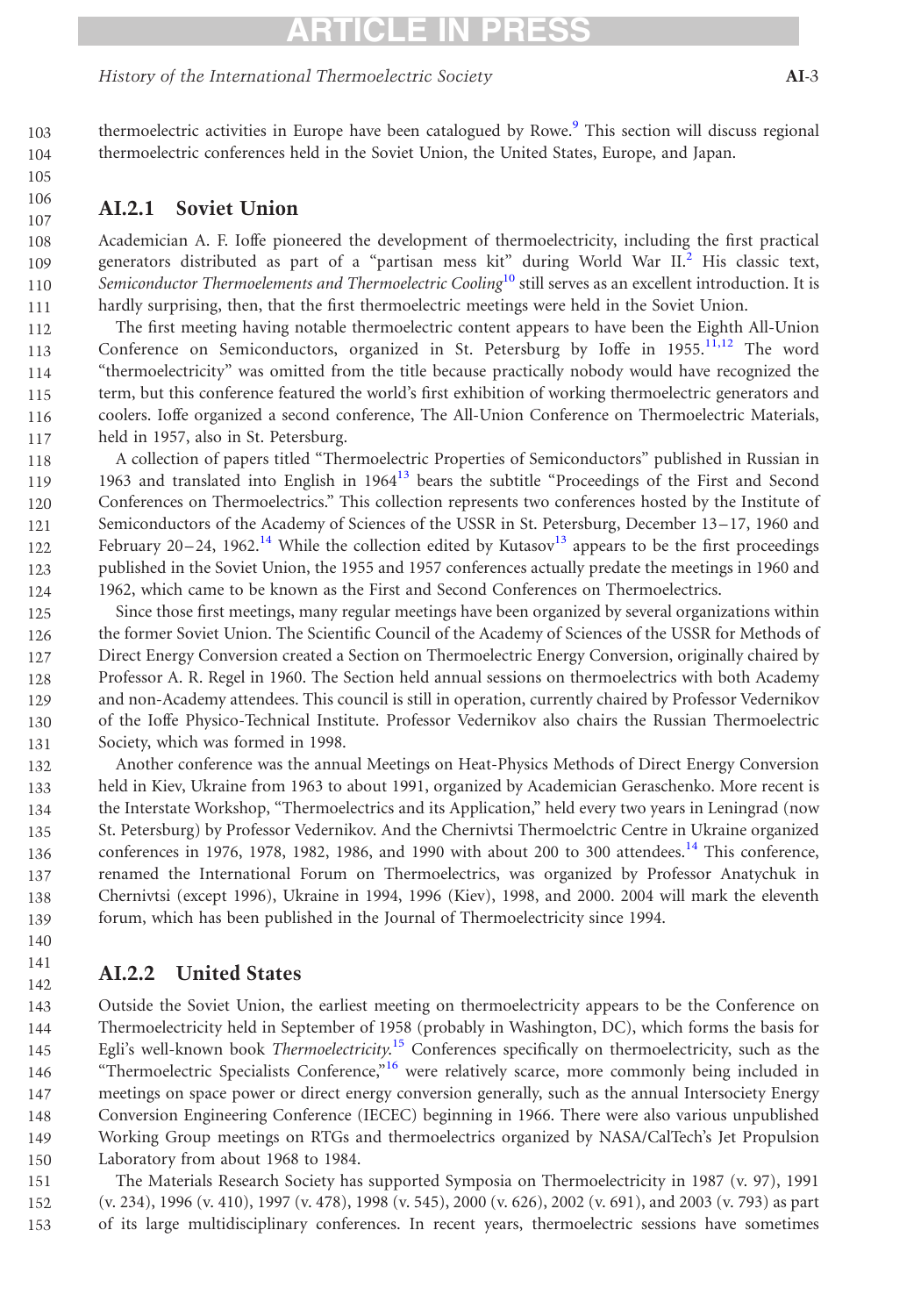### TICLE IN PRES

157

appeared at American Physical Society meetings. We should also mention the unpublished "First National Thermogenic Cooler Conference"<sup>[17](#page-7-0)</sup> and the "First International Conference on Thermoelectric Properties of Metallic Conductors,"<sup>[18](#page-7-0)</sup> neither of which managed to spawn sequel conferences. 154 155 156

#### AI.2.3 Europe 158 159

Serious research into thermoelectrics mainly for cooling applications was carried out in Europe in the early 1950s, notably at the Hirst Research Centre of the General Electric Co. Ltd. UK, culminating in the first demonstration of practical thermoelectric refrigeration. In 1961, a Conference on Thermoelectricity was held at the University of Durham. This was originally planned as a small specialist conference of some eighty participants, but there were so many applications that this number had to be doubled.<sup>[19](#page-7-0)</sup> Major sessions on radioisotopic-powered generators were held in the Harwell  $(1966)^{20}$  $(1966)^{20}$  $(1966)^{20}$  and Madrid  $(1972)^{21}$  $(1972)^{21}$  $(1972)^{21}$  International Symposia on Power from Radioisotopes. During this early period and into the 1970s, progress in European RTG development was regularly reported in OECD Nuclear Energy newsletters.[22](#page-7-0) 160 161 162 163 164 165 166 167 168

In 1987, Professor Rowe organized and chaired the first European Conference on Thermelectrics, hosted at the University of Wales Cardiff, $23$  which attracted participants worldwide. Subsequent European meetings have been held biannually in different European cities and their proceedings published. 169 170 171 172

#### AI.2.4 Japan 174

173

While research on thermoelectricity began in Japan as early as 1955, no specialist conferences were held there before  $1980.<sup>24,25</sup>$  $1980.<sup>24,25</sup>$  $1980.<sup>24,25</sup>$  Thermoelectric topics have been discussed at various nonspecialist meetings, particularly those sponsored by the Japan Society of Direct Energy Conversion (DEC), established in 1962 and supported by Japan Science Foundation, located in Tokyo. DEC's activities include organizing academic meetings and publishing annual, up-to-date technical reports on energy conversion technologies such as thermoelectrics, thermionics, MHD, and fuel cells. DEC is somewhat less active than 20 years ago, because today individual technologies such as thermoelectrics and fuel cells have their own academic specialist societies in Japan. 175 176 177 178 179 180 181 182 183

Spurred by oil crises in 1973 and 1979, the first workshop known to focus on thermoelectricity in Japan was sponsored by the Society of Thermoelectric Energy Conversion of the Japan Society of Applied Physics in 1983 and was organized by Professor Shoji Aoki, then of the Tokyo University of Science.<sup>24</sup> Further meetings have been held over the following years. 184 185 186 187

188 189

190 191

### AI.3 Professor Rao's Short Course and Founding the ITS

Undeterred by the inauspicious environment in 1970, two men in Texas began a collaboration. At the suggestion of Raymond Marlow of Marlow Industries, Dr. K.R. Rao, a Professor of Electrical Engineering with the University of Texas at Arlington, organized a short course on thermoelectrics in 1970, in part to educate his students. Prospective participants were solicited from Marlow's customer list, from journal authors, and from other likely arenas. Speakers came from industry (including Marlow Industries), federal agencies, and other avenues. 192 193 194 195 196 197

Initially, attendance was quite modest, as shown in [Figure AI.2.](#page-4-0) By 1975, there were more speakers than attendees. Seemingly, everyone who needed the short course had already taken it. Marlow suggested that Professor Rao reorganize as the International Conference on Thermoelectric Energy Conversion (ICOTEC), to be held biannually. Marlow Industries supported all aspects of ICOTEC I to VII held biannually from 1976 through 1988 at the University of Texas at Arlington, contributing financing, papers, session chairs, prospective attendees, and encouragement. Several others, notably D. Allred, D. Buist, E. Burke, R. Duenn, L. Danielson, J. Goldsmid, G. Guazzoni, B. Mathiprakasam, V. Raag, 198 199 200 201 202 203 204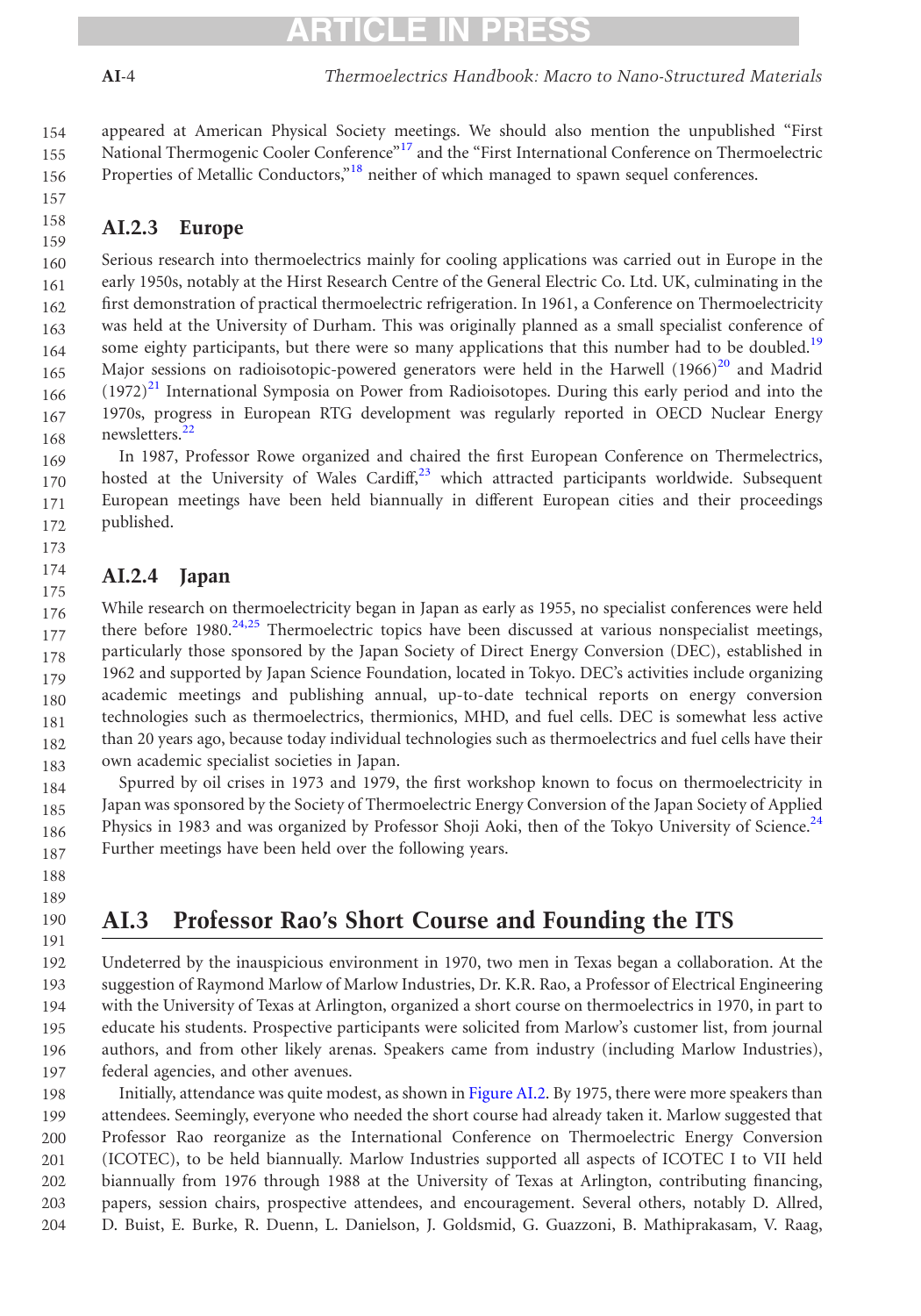<span id="page-4-0"></span>History of the International Thermoelectric Society AI-5



FIGURE AI.2 Attendees of a Short Course on Thermoelectrics, circa 1970–1975. Prof. K.R. Rao, the Short Course organizer, is shown seated second from right.

D.M. Rowe, J. Stockholm, V. Vedernikov, C. Vining, K. Uemura, and Yamamura helped significantly in both the workshops and ICOTEC.

Q2 It was at the 1988 meeting (VIIth ICOTEC) that Dr. Charles Wood (Figure AI.3) of NASA/CalTech's Jet Propulsion Laboratory (JPL) and Professor Mike Rowe, Cardiff University, UK, discussed the sensibility of merging the European Conferences on Thermoelectrics with the International Conference on Thermoelectric Energy Conversion. Clearly, interest in thermoelectric conferences was increasing and agreement was reached that future conferences would be combined and called the International Conference on Thermoelectrics. An annual conference would be held alternate years in Europe and the US. This would encourage more researchers to participate, allow additional organizations to host 



FIGURE AI.3 Charles Wood, the first ITS President, at ICT1990 in Pasadena, CA.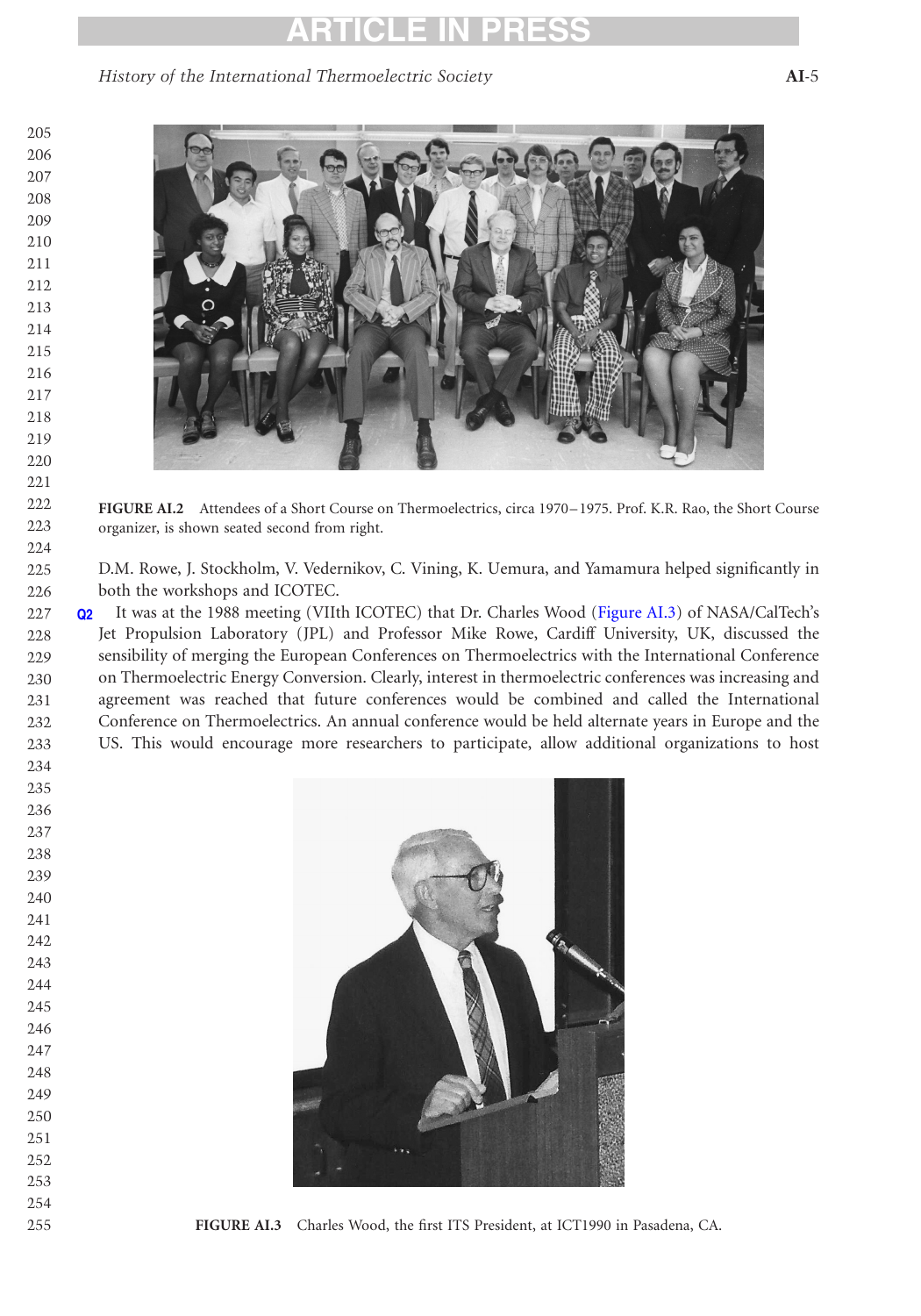### TICLE IN PRES

the conference, and provide greater interaction within the now growing international community. However, it was evident that some framework would be required to coordinate the organizational activities. 256 257 258

An *ad-hoc* committee was promptly formed to discuss the matter. The benefits of a Society being apparent to all present, a constitution was drafted by Allred and Burke, and Dr. Wood was asked to serve as the Society's first president. Dr. Wood suggested the name "International Thermoelectric Society" based on the easily-remembered acronym "ITS." Allred was elected secretary/treasurer and an advisory committee was selected consisting of Burke (chairman of the advisory committee), Buist, Mathiprakasam, Rowe, Chatterjee, Rao, and Guazzoni. 259 260 261 262 263 264

265 266

282

The opening portion of the ITS original constitution remains in effect to this day:

WHEREAS a united body which can effectively call on society for resources, for example to assist in setting up centers of excellence, in editing and publishing previously unpublished work, and such a body can establish uniform methods of measurement and evaluation, promote education, and coordinate international exchange of information including conferences. We organize the International Thermoelectric Society. 267 268 269 270 271

GOALS: 272 273

TO PROMOTE the advancement of the thermoelectric industry, science and engineering; 274

- TO PROMOTE collection and exchange of information and education which will benefit the thermoelectric community; 275 276
- TO PROMOTE systemization of measurements to and in comparison of materials and devices; 277
- TO PROMOTE awareness of the larger community to thermoelectric issues and solicit wider involvement; 278 279
- TO PROMOTE a forum of exchange of information and achievements by newsletters; 280
- TO PROMOTE a mechanism for coordinating and promoting conferences. 281

The first order of business was to coordinate with the organizers of the 2nd European Conference on Thermoelectrics to be hosted by Ecole des Mines de Nancy and already planned for July 1989. Professor Hubert Scherrer and the local organizing committee agreed to rename their conference the VIII International Conference on Thermoelectrics (ICT) as well as to contribute \$30 per registrant to the fledgling ITS. Thus, the meeting in Nancy in 1989 functioned both as the 2nd European Conference on Thermoelectrics and the 8th ICT. This successful first effort for the ITS established several precedents: standardizing the conference name to the International Conference on Thermoelectrics (ICT), ITS membership fees to be paid as part of the conference registration fee, and independence of action of the local conference organizing committee. The precedents remain in effect today. An ICT is organized by a local organizing committee with wide latitude in deciding details. The ITS may or may not loan the local committee operating funds before a conference to be repaid to ITS along with a per-registrant fee. 283 284 285 286 287 288 289 290 291 292 293  $294$ 

In 1993, the ICT was held for the first time in Japan and a three-year rotation of locations between the US, Europe (including the former Soviet Union), and Asia became established. To date, the ICT has been held in the US (3), France (2), Wales (2), Japan (2), Russia (1), Germany (1) China (1), and Australia (1). In 2005, the ICT will be held in the US (at Clemson University), and at Vienna, Austria in 1996. Q3 295 296 297 298

Succeeding Wood (1988) as President have been J. Stockholm (1991), C. Vining (1994), D. M. Rowe (1996), J.P. Fleurial (2000), and K. Koumoto (2003). Through 2003, some 38 individuals have served as volunteer officers of the Society, each in their own way. Noteworthy are Mathiprakasam, Rowe, Buist, Stockholm, and H. Scherrer, each of whom has served 10 or more years. 299 300 301 302

Dr. Mathiprakasam (aka "Mathi") must particularly be singled out for the distinction of being the only officer to serve continuously since the formation of the Society, and as treasurer the entire time since 1989. Throughout this period, Dr. Mathiprakasam has handled all financial matters, culminating in the incorporation of ITS as a not-for-profit corporation headquartered in Missouri in 1996. 303 304 305 306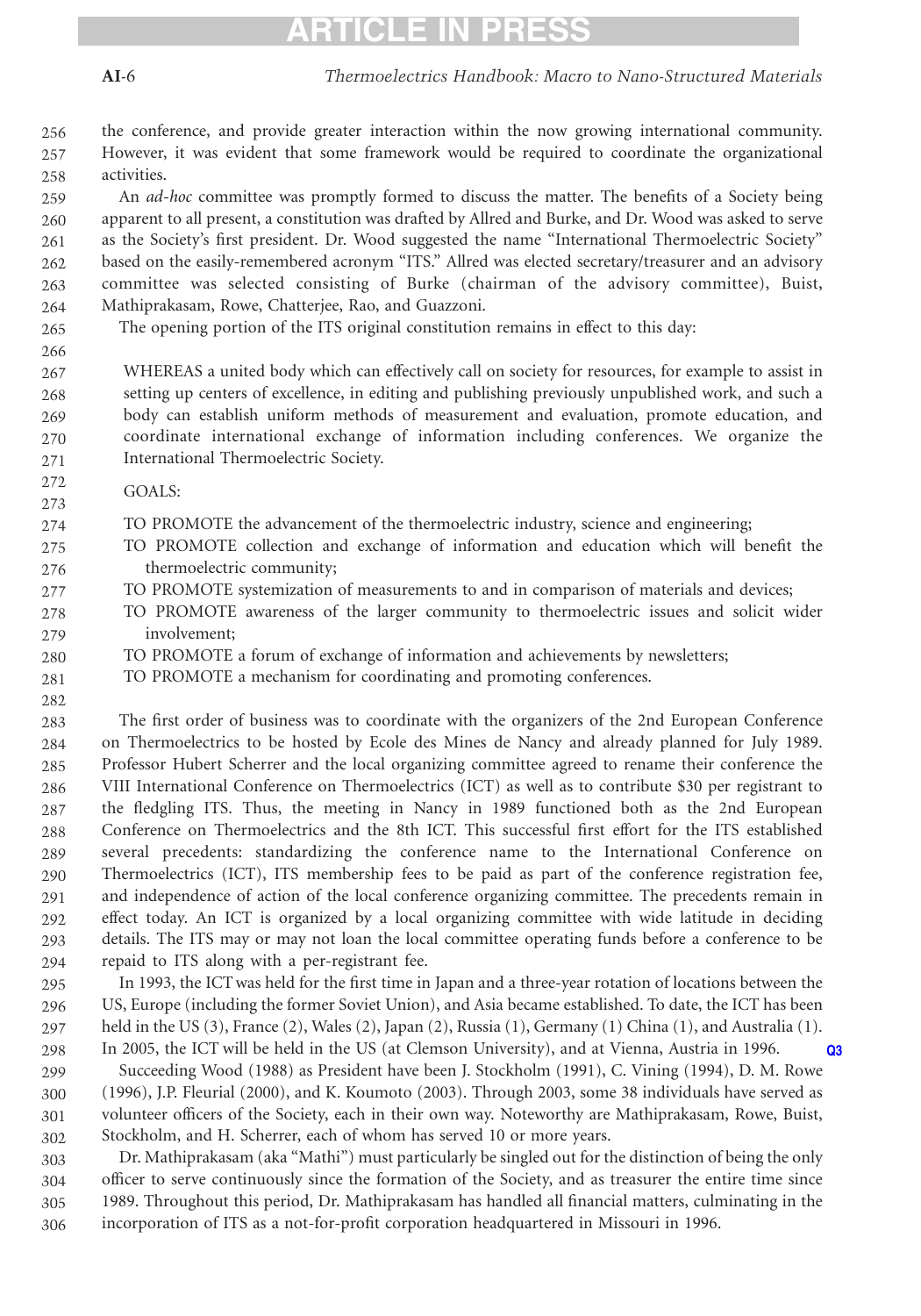#### History of the International Thermoelectric Society AI-7

From 1988 through 1998, ITS published a newsletter edited by Burke, Vining, and Buist and, from 1994 to 1996, a directory of people interested in thermoelectrics was published. Since then, both of these information functions, as well as other news and announcements, have been entirely supplanted by the ITS website (http://www.its.org) and a non-periodic email newsletter called "Ztspam," which may be subscribed to via the website. 

Since the first ITS sponsored a conference in 1989, Best Paper Awards have been a fixture at ICTs and in more recent years, as financial conditions permit, the award included a monetary reward. In 1999, with financial backing from Marlow Industries, ITS began sponsoring the Goldsmid Award for Excellence in Research in Thermoelectrics by a Graduate Student. The Goldsmid Award has demanding criteria and carries a cash prize of \$1000 as well as an additional \$1000 support towards attending an ICT. Two awards have been made to date to R. Littleton (1999), then of Clemson University, and Mr. X. Fan (2001), then of University of California, Santa Barbara. 

Twice, in 1993 (Yokohama) and 1996 (Pasadena), ICT organizers held a Short Course on Thermoelectrics. These short courses, which represent a considerable investment of time and effort by the volunteer lecturers, have been popular and well received. With the rapid changes in subject matter in the past few years, an updated Short Course is an identified priority of the ITS. 

### AI.4 Present Status of the ITS

The International Thermoelectric Society today is healthy and growing, as indicated by the substantial increase in both attendance and papers presented at the now annual International Conference on Thermoelectrics (Figure AI.4). Annual conferences are organized at locations rotating between the US, Europe, and Asia. In years when the ICT is not held in Europe, the European Thermoelectric Society, an affiliate of the ITS, organizes a workshop somewhere in Europe. 

Moreover, the field itself appears to be growing rapidly, judging by the number of open literature publications on thermoelectrics ([Figure AI.1](#page-1-0)). The most important goals of the Society dealing with communication, conferences, and overall growth appear to be progressing satisfactorily. Some of the other stated goals of the Society, such as the areas of standards, measurements and, in particular, serving

 

 





FIGURE AI.4 International Thermoelectric Conference attendance and papers presented (attendance records not available before 1988; number of papers presented not available for 1976, 1984, and 1986).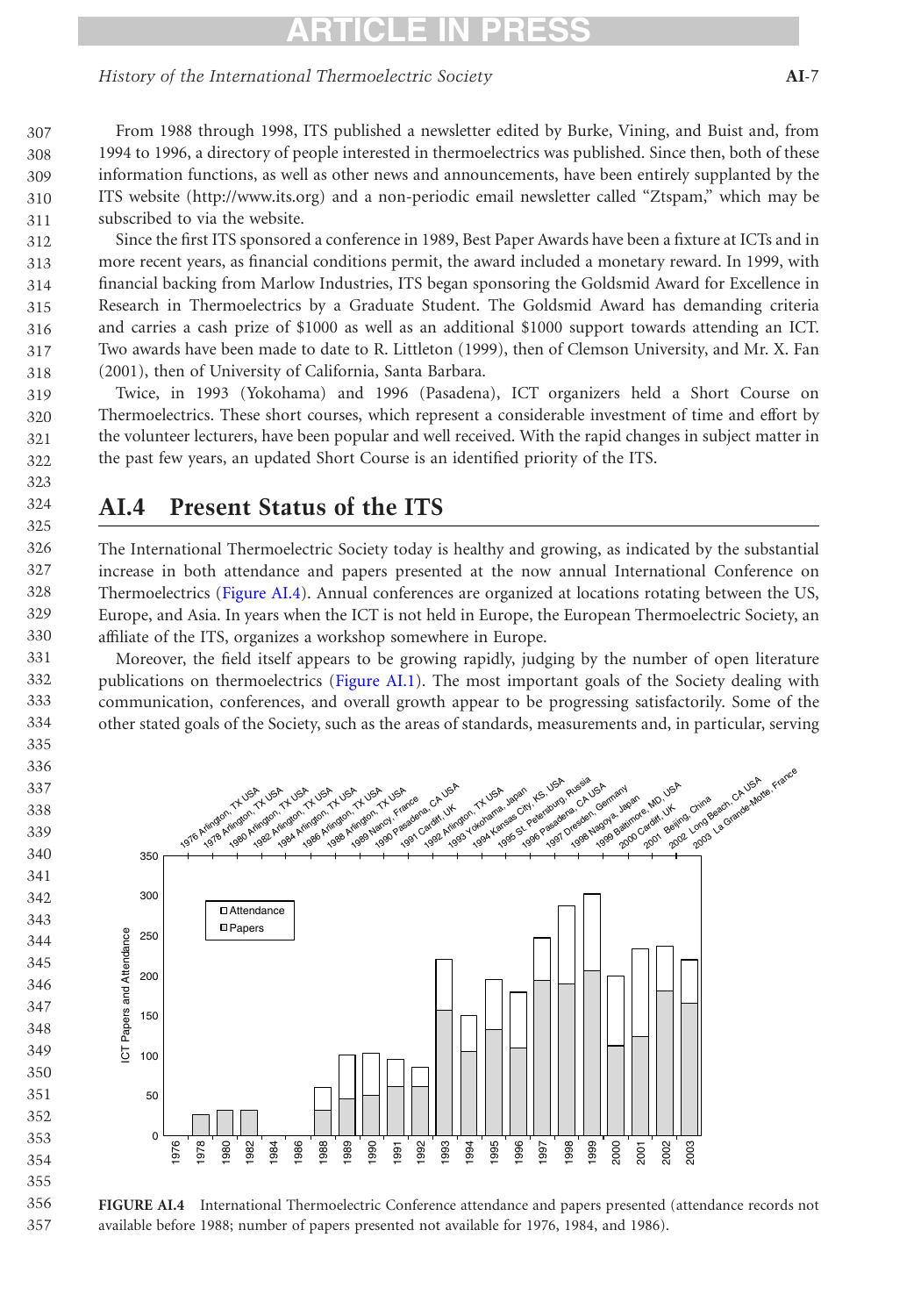361 362 363

366 367 <span id="page-7-0"></span>AI-8 Thermoelectrics Handbook: Macro to Nano-Structured Materials

the interests of the thermoelectric industry, are currently receiving attention. In the 15 years since the ITS was founded, the number of publications in thermoelectrics has increased more than fourfold and the authors are confident that healthy growth will continue. 358 359 360

#### References

- 1 Rowe, D.M., ed. 1995. In CRC Handbook on Thermoelectrics, CRC Press, Boca Raton, FL, chap 1. 364 365
	- 2 Iordanishvili, E.K. 1968. Thermoelectric Power Supplies (Termoelecktricheskiye Istochniki Pitaniy). Sovetskoye Radio, Moscow, English translation by the US Air Force, Document Number FTD-MT-24-53-69.
- 3 Snyder, P.E., Chemistry of thermoelectrics, Chem. Eng. News, March 13, 102–112, 1961. 368 369
	- 4 Rowe, D.M. and Bhandari, C.M. 1983. Modern Thermoelectics, Holt, New York.
- 5 Vedernikov, M.V. and Iordanishvili, E.K. 1998. A.F. Ioffe and the origin of modern semiconductor thermoelectric energy conversion, pp. 37–42. In Seventeenth International Conference on Thermoelectrics. Proceedings ICT98, Koumoto, K. IEEE, Piscataway, NJ, Cat. No. 98TH8365 370 371 372 373
	- 6 Uemura, K., History of thermoelectricity development in Japan, J. Thermoelectr., 3, 7–16, 2002.
- 7 Tanuma, S. 1998. Thermoelectricity, "Thinking of the Past and Tomorrow", pp. 33–36. In Seventeenth International Conference on Thermoelectrics. Proceedings ICT98, Koumoto, K., Nagoya, Japan. IEEE, Piscataway, NJ, Cat. No. 98TH8365. 374 375 376 377
- 8 Goldsmid, H.J. 1998. Timeliness in the development of thermoelectric cooling, pp. 25–28. In Seventeenth International Conference on Thermoelectrics. Proceedings ICT98, Koumoto, K., Nagoya, Japan. IEEE, Piscataway, NJ, Cat. No. 98TH8365. 378 379
- 9 Rowe, D.M. 2003. An overview of European activities in thermoelectrics and current activities at The NEDO Centre, pp. 1–2. In Proceedings of the 22nd ICT, La Grande-Motte, France, August 17–21, 2003. 380 381 382 383
- 10 Ioffe, A.F. 1957. Semiconductor Thermoelements and Thermoelectric Cooling, Infosearch Limited, London. 384 385
- 11 Bulat, L.P. 2004. Personal communication. 386
	- 12 Vedernikov, M.V. 2004. Personal communication.
- 13 Kutasov, V.A. 1964. Thermoelectric Properties of Semiconductors: Proceedings of the First and Second Conferences on Thermoelectricity, Consultants Bureau, New York. 387 388 389
- 14 Anatychuk, L. 2004. Personal communication. 390
- 15 Egli, P.H. 1960. Thermoelectricity; Including the Proceedings of the Conference on Thermoelectricity, September, 1958. Wiley, New York. 391
- 16 IEEE, 1966. Thermoelectric Specialists Conference, Institute of Electrical and Electronics Engineers, New York. 392 393
- 17 Horn, S.B. 1992. Proceedings of the 1992 1st National Thermogenic Cooler Conference. Center for Night Vision and Electro-Optics, Fort Belvoir, VA, Unpublished. 394 395 396
- 18 Blatt, F.J., Schroeder, P.A. 1978. Thermoelectricity in Metallic Conductors: Proceedings of the First International Conference on Thermoelectric Properties of Metallic Conductors, August 10–12, 1977. Plenum Press/Michigan State University, New York/East Lansing, MI, p. 422. 397 398 399
- 19 Pamplin, P.R., Br. J. Appl. Phys., 12, 592, 1961. 400
- 20 Harwell, A.E.R.E. 1966. Industrial Applications for Isotopic Power Generators. European Nuclear Energy Agency/Organisation for Economic Co-operation and Development. 401 402
- 21 Second International Symposium on Power from Radioisotope, Madrid, Spain, 1972. 403
- 22 OECD Nuclear Energy Newsletters, Comissariat A L'Energie Atomic, CERN, Saclay, France. 404
- 23 Rowe, D.M. 1988. The First European Conference on Thermoelectrics, P. Peregrinus on behalf of the Institution of Electrical Engineers, London, U.K. 405 406
- 24 Uemura, K. 2004. Personal communication. 407
- 25 Kajikawa, T. 2004. Personal communication. 408